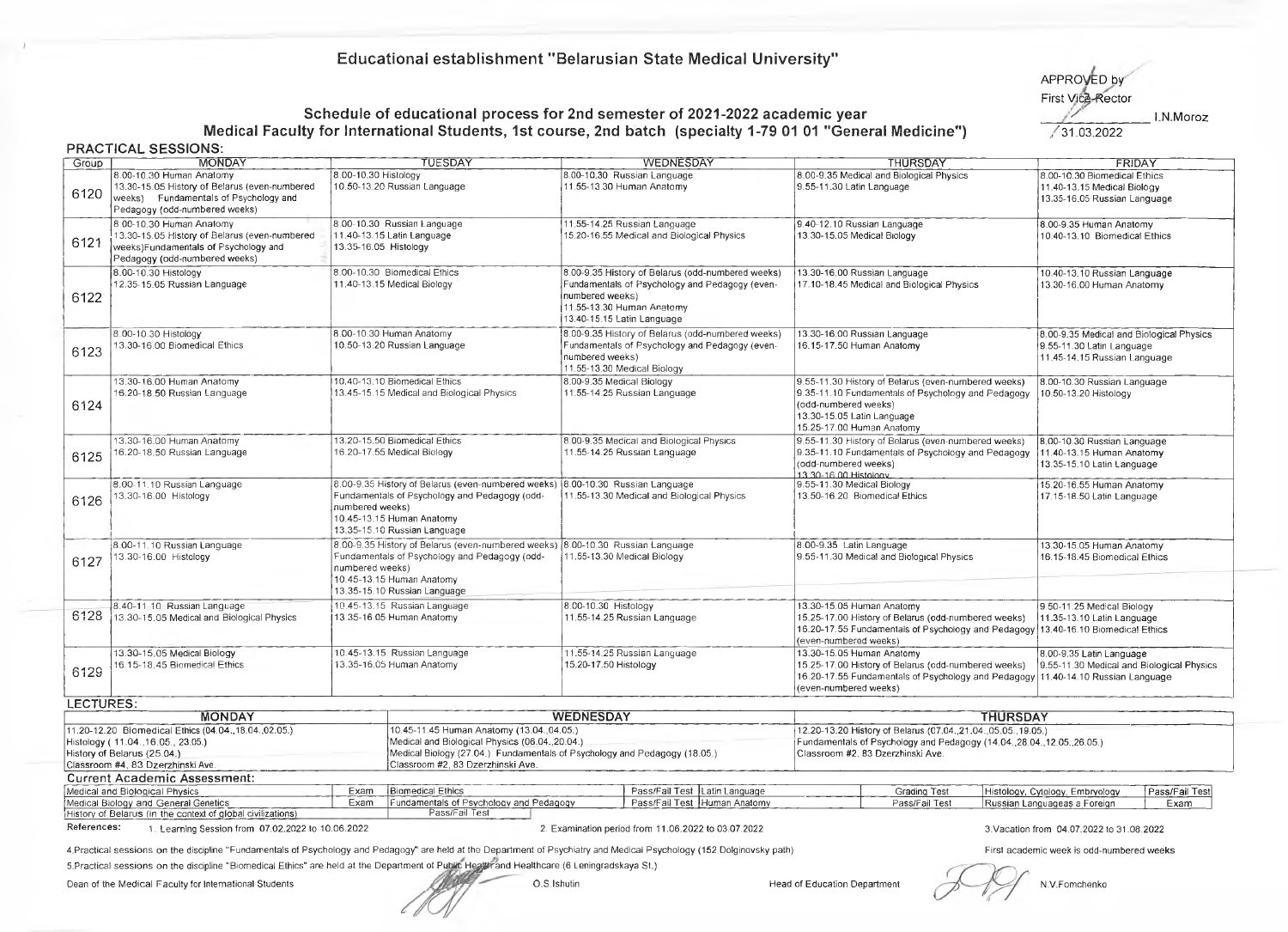# **Educational establishment "Belarusian State Medical University"**

APPROVED.by First Vice-Rector 31.03.2022 I.N.Moroz

# **Schedule of educational process for 2nd semester of 2021-2022 academic year Medical Faculty for International Students, 1st course, 3rd batch (specialty 1-79 01 01 "General Medicine")**

**PRACTICAL SESSIONS:**

| Group | <b>MONDAY</b>                                                                                                                                                                                     | <b>TUESDAY</b>                                                                                                | WEDNESDAY                                                                                                                                                                                                           | <b>THURSDAY</b>                                                                                                             | <b>FRIDAY</b>                                                                                                                                                                                  |
|-------|---------------------------------------------------------------------------------------------------------------------------------------------------------------------------------------------------|---------------------------------------------------------------------------------------------------------------|---------------------------------------------------------------------------------------------------------------------------------------------------------------------------------------------------------------------|-----------------------------------------------------------------------------------------------------------------------------|------------------------------------------------------------------------------------------------------------------------------------------------------------------------------------------------|
| 6130  | 9.50-13.10 Russian Language<br>13.30-16.00 Bioorganic Chemistry                                                                                                                                   | 9.55-11.30 Latin Language<br>13.30-15.05 Human Anatomy<br>15.25-17.00 Medical and Biological Physics          | 8.00-10.30 Human Anatomy<br>12.35-15.05 Russian Language                                                                                                                                                            | 8.00-10.30 Biomedical Ethics<br>11.40-13.15 Medical Biology<br>13.45-15.20 Educational Practical Training                   | 8.00-10.30 Histology<br>10.45-12.20 Russian Language<br>13.50-15.25 History of Belarus (even-numbered<br>weeks)<br>14.50-16.25 Fundamentals of Psychology and<br>Pedagogy (odd-numbered weeks) |
| 6131  | 8.00-9.35 Latin Language<br>9.50-11.25 Medical Biology<br>11.45-13.20 History of Belarus (even-numbered<br>lweeks)<br>12.40-14.15 Fundamentals of Psychology and<br>Pedagogy (odd-numbered weeks) | 9.00-11.30 Human Anatomy<br>12.50-16.10 Russian Language                                                      | 8.00-10.30 Bioorganic Chemistry<br>12.40-14.15 Educational Practical Training                                                                                                                                       | 10.40-13.10 Biomedical Ethics<br>13.40-16 10 Histology<br>16.20-18.50 Russian Language                                      | 13.50-15.25 Russian Language<br>15.35-17.10 Human Anatomy<br>17.25-19.00 Medical and Biological Physics                                                                                        |
|       | 8.00-10.30 Human Anatomy<br>11.40-13.15 Medical Biology<br>6132 13.35-15.10 Russian Language                                                                                                      | 8.00-10.30 Histology<br>12.50-14.25 Russian Language<br>14.55-16.30 Educational Practical Training            | 8.00-10.30 Biomedical Ethics<br>12.15-13.50 Russian Language<br>14.00-15.35 Human Anatomy                                                                                                                           | 11.40-13.15 History of Belarus (odd-<br>numbered weeks)<br>13.35-16.05 Bioorganic Chemistry<br>16.20-18.50 Russian Language | 8.00-9.35 Latin Language<br>9.50-11.25 Medical and Biological Physics<br>14.50-16.25 Fundamentals of Psychology and<br>Pedagogy (odd-numbered weeks)                                           |
| 6133  | 8.00-9.35 Latin Language<br>9.50-11.25 Medical Biology<br>11.45-14.15 Human Anatomy                                                                                                               | 8.00-10.30 Histology<br>13.30-16.00 Biomedical Ethics                                                         | 9.00-10.35 Medical and Biological Physics<br>12.35-15.05 Russian Language<br>15.25-17.00 History of Belarus (odd-numbered<br>weeks)<br>16.20-17.55 Fundamentals of Psychology and<br>Pedagogy (even-numbered weeks) | 10.50-12.25 Educational Practical Training<br>13.35-16.05 Human Anatomy<br>16.20-18.50 Russian Language                     | 8.00-10.30 Bioorganic Chemistry<br>10.50-12.25 First Aid<br>13.50-16.20 Russian Language                                                                                                       |
| 6134  | 12.35-14.10 Educational Practical Training<br>15.20-16.55 Latin Language<br>17.15-18.50 Human Anatomy                                                                                             | 8.00-10.30 Bioorganic Chemistry<br>12.50-14.25 Russian Language<br>14.35-16.10 Medical and Biological Physics | 8.00-10.30 Human Anatomy<br>12.35-15.05 Russian Language<br>15.25-17.00 History of Belarus (odd-numbered<br>weeks)                                                                                                  | 11.40-13.15 Russian Language<br>13.40-16.10 Histology<br>16.20-17.55 Medical Biology                                        | 9.50-11.25 Fundamentals of Psychology and<br>Pedagogy (even-numbered weeks)<br>13.50-15.25 Russian Language<br>16.30-19.00 Biomedical Ethics                                                   |

#### **LECTURES:**

| TUESDAY                                                                                                | <b>WEDNESDAY</b>                                     | FRIDAY                                                         |
|--------------------------------------------------------------------------------------------------------|------------------------------------------------------|----------------------------------------------------------------|
| [11.40-12.40 History of Belarus (12.04., 26.04, 10.05., 24.05.07.06.)                                  | [11.00-12.00 Histology (06.04.,04.05.,18.05.,01.06.) | 12.40-13.40 Biomedical Ethics (15.04., 06.05., 27.05., 03.06.) |
| [Fundamentals of Psychology and Pedagogy (05.04.,19.04.,17.05.,31.05.) Medical Biology (27.04.,08.06.) |                                                      | Human Anatomy (22.04., 13.05.)                                 |
| Classroom #107, 83 Dzerzhinski Ave.                                                                    | Bioorganic Chemistry (13.04.11.05.25.05.)            | Medical and Biological Physics (08.04.29.04.)                  |
|                                                                                                        | Fundamentals of Psychology and Pedagogy (20.04.)     | Medical Biology (20.05.)                                       |
|                                                                                                        | Classroom #107, 83 Dzerzhinski Ave.                  | Classroom #5, 83 Dzerzhinski Ave.                              |

## **Current Academic Assessment:**

| Medical and Biological Physics                              | Exam | <b>Biomedical Ethics</b> |                                                                | l Pass/Fail Test   Latin Language     | Grading Test   | Histology, Cytology, Embryology | Pass/Fail Test |
|-------------------------------------------------------------|------|--------------------------|----------------------------------------------------------------|---------------------------------------|----------------|---------------------------------|----------------|
| Medical Biology and General Genetics                        |      |                          | Fundamentals of Psychology and Pedagogy                        | Pass/Fail Test   Human Anatomy        | Pass/Fail Test | Russian Languageas a Foreign    | Exam           |
| History of Belarus (in the context of global civilizations) |      |                          | Pass/Fail Test   Educational Practical Training "Introductory" | Grading Test   First Aid (Group 6133) | Exam           | <b>Bioorganic Chemistry</b>     | Grading Test   |

#### Referencies:

1. Learning Session from 07.02.2022 to 10.06.2022 2. Examination period from 11.06.2022 to 03.07.2022 3.Vacation from 04.07.2022 to 31.08.2022

4. Educational Practical Training "Introductory " is held at the 2nd Department of Internal Diseases First academic week is odd-numbered weeks

5. Practical sessions on the discipline "Fundamentals of Psychology and Pedagogy" are held at the Department of Psychiatry and Medical Psychology (152 Dolginovsky path)

6. Practical sessions on the discipline "Biomedical Ethics" are held at the Department of Public Health and Healthcare (6 Leningradskaya St.)

7. Practical sessions on the discipline "First Aid" for Group 6133 are held at the Center of Practical Training (83 Dzerzhinski Ave., Building #15)

Dean of the Medical Faculty for International Students **O.S.Ishutin** O.S.Ishutin Head of Education Department M.V.Fomchenko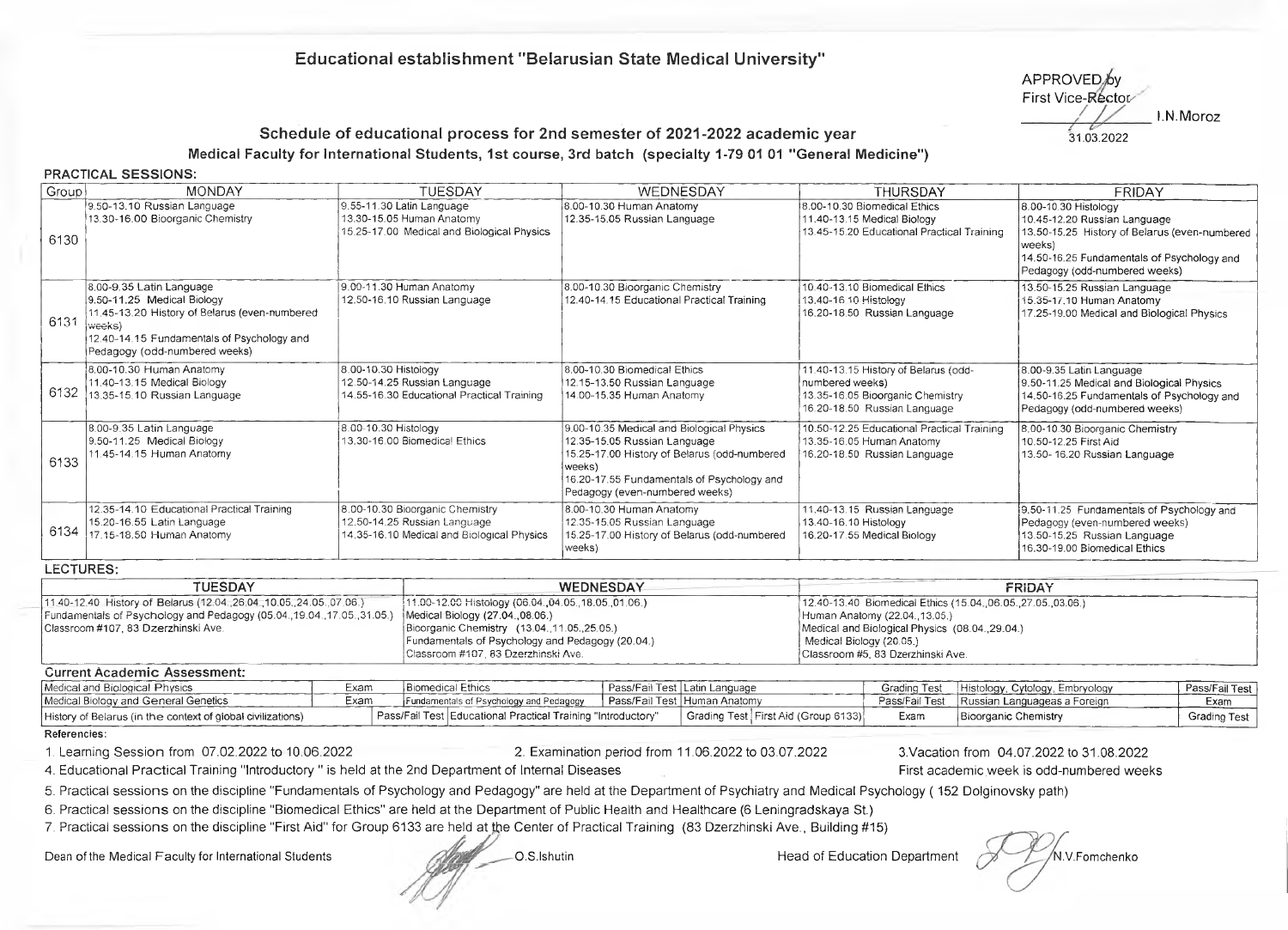

#### Curriculum

|                                                                                         |          | Number of academic    | Type of                |
|-----------------------------------------------------------------------------------------|----------|-----------------------|------------------------|
| <b>Subject</b>                                                                          | lections | practical<br>sessions | academic<br>assessment |
| Latin Language                                                                          |          | 34                    | <b>Grading Test</b>    |
| Russian Language as a Foreign Language                                                  |          | 162                   | Exam                   |
| Human Anatomy                                                                           | 10       | 85                    | Pass/Fail Test         |
| Histology, Cytology, Embryology                                                         | 14       | 54                    | Pass/Fail Test         |
| Medical Biology and General Genetics                                                    | 8        | 34                    | Exam                   |
| Medical and Biological Physics                                                          | 8        | 34                    | Exam                   |
| <b>Biomedical Ethics</b>                                                                | 14       | 45                    | Pass/Fail Test         |
| Fundamentals of Psychology and Pedagogy                                                 | 18       | 16                    | Pass/Fail Test         |
| Compulsory Unit "History" (History of Belarus in the context<br>of global civilization) | 18       | 16                    | Pass/Fail Test         |

References: 1. Learning Session from 07.02.2022 to 10.06.2022

2. Examination period from 11.06.2022 to 03.07.2022

3. Vacation from 04.07.2022 to 31.08.2022

4. Practical sessions on the discipline "Fundamentals of Psychology and Pedagogy" are held at the Department of Psychiatry and Medical Psychology (152 Dolginovsky path)

5. Practical sessions on the discipline "Biomedical Ethics " are held at the Department of Public Health and Healthcare (6 Leningradskaya St.)

Dean of the Medical Faculty for International Students

O.S.Ishutin

**Head of Education Department** 

N.V.Fomchenko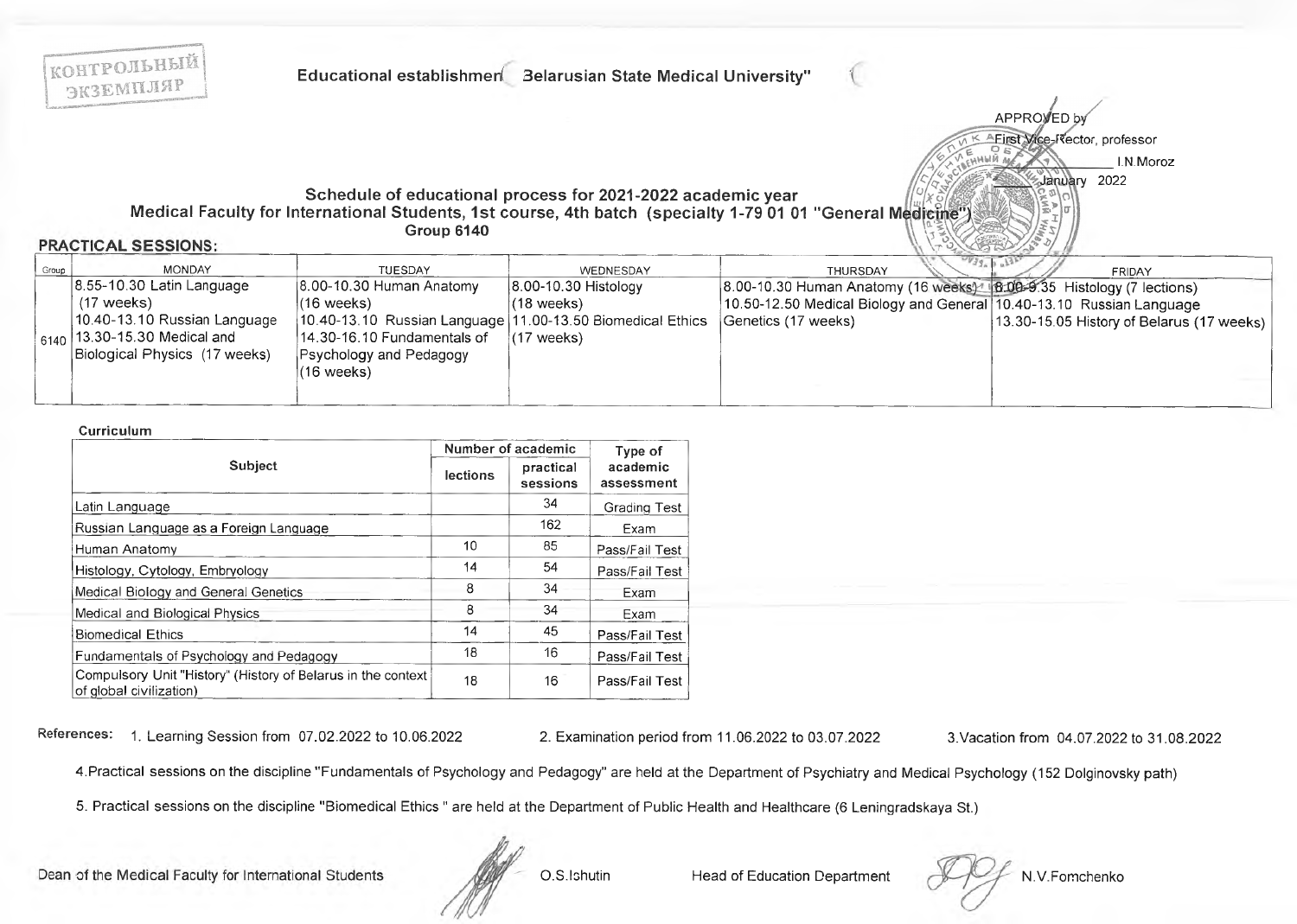## **Educational establishment "Belarusian State Medical University"**

APPROVED by First Vice-Rector 1.N.Moroz

## Schedule of educational process for 2nd semester of 2021-2022 academic year  $\frac{31.03.2022}{31.03.2022}$ **Medical Faculty for International Students, 1st course, 5th batch (specialty 1-79 01 01 "General Medicine")**

#### **PRACTICAL SESSIONS:**

| Group! | <b>MONDAY</b>                                                                                                                                                                                | <b>TUESDAY</b>                                                                                                                                                                                         | WEDNESDAY                                                                                                                                                                                     | <b>THURSDAY</b>                                                                                                                                                                         | <b>FRIDAY</b>                                                                       |
|--------|----------------------------------------------------------------------------------------------------------------------------------------------------------------------------------------------|--------------------------------------------------------------------------------------------------------------------------------------------------------------------------------------------------------|-----------------------------------------------------------------------------------------------------------------------------------------------------------------------------------------------|-----------------------------------------------------------------------------------------------------------------------------------------------------------------------------------------|-------------------------------------------------------------------------------------|
| 6135   | 10.40-13.10 Biomedical Ethics<br>13.40-17.00 Russian Language<br>17.15-18.50 Latin Language                                                                                                  | 10.45-12.20 Fundamentals of Psychology and<br>Pedagogy (even-numbered weeks)<br>13,30-16.00 Bioorganic Chemistry<br>16.20-18.50 Human Anatomy                                                          | 9.00-10.35 First Aid<br>11.35-13.10 Medical and Biological Physics<br>13.30-15.05 Russian Language<br>16.15-17.50 Educational Practical Training                                              | 8.00-10.30 Russian Language<br>10.50-13.20 Histology<br>15.45-18.15 Bioorganic Chemistry (17.03., 31.03.) 9.45-11.20 Human Anatomy                                                      | 8.00-9.35 History of Belarus (odd-numbered<br>weeks)<br>13.50-15.25 Medical Biology |
| 6136   | 8.00-10.30 Human Anatomy<br>10.45-13.10 Bioorganic Chemistry<br>13.35-15.10 Russian Language<br>15.30-18.00 Bioorganic Chemistry (14.03., 28.03.)                                            | 12.30-14.05 Fundamentals of Psychology and<br>Pedagogy (even-numbered weeks)<br>13.30-15.05 History of Belarus (odd-numbered<br>(weeks)<br>15.25-17.00 Medical Biology<br>17.10-18.45 Latin Language   | 10.45-12.20 Educational Practical Training<br>13.30-16.00 Russian Language<br>16.20-17.55 Human Anatomy                                                                                       | 9.55-11.30 Medical and Biological Physics<br>11.40-13.15 First Aid<br>16.20-18.50 Biomedical Ethics                                                                                     | 8.00-11.20 Russian Language<br>13.50-16.20 Histology                                |
| 6137   | 8.00-9.35 Medical Biology<br>10.45-13.15 Histology<br>13.35-15.10 History of Belarus (odd-numbered<br>weeks)<br>14.30-16.05 Fundamentals of Psychology and<br>Pedagogy (even-numbered weeks) | 8.00-9.35 Medical and Biological Physics<br>9.45-11.20 Latin Language<br>11.40-13.15 Human Anatomy<br>14.25-16.00 Educational Practical Training                                                       | 11.40-13.15 Russian Language<br>13.30-15.05 First Aid<br>16.20-18.50 Biomedical Ethics                                                                                                        | 8.00-10.30 Human Anatomy<br>11.40-14.10 Russian Language<br>15.45-18.15 Bioorganic Chemistry (17.03.31.03.)                                                                             | 8.00-11.20 Russian Language<br>13.50-16.20 Bioorganic Chemistry                     |
| 6138   | 8.00-9.30 Educational Practical Training (6e3<br>перерыва)<br>10.00-11.35 Medical and Biological Physics<br>11.45-13.20 Russian Language<br>13.50-16.20 Biomedical Ethics                    | 11.35-13.10 Fundamentals of Psychology and<br>Pedagogy (odd-numbered weeks)<br>11.45-13.20 History of Belarus (even-numbered<br>(weeks)<br>14.30-16.05 Russian Language<br>16.20-18.50 Human Anatomy   | 8.00-9.35 Bioorganic Chemistry (16.03.30.03.)<br>9.55-11.30 Latin Language<br>13.05-15.35 Russian Language<br>15.45-17.20 Medical Biology<br>17.30-18.15 Bioorganic Chemistry (16.03.,30.03.) | 8.00-10.30 Bioorganic Chemistry<br>10.45-12.20 Russian Language<br>12.40-14.15 Human Anatomy                                                                                            | 8.00-10.30 Histology<br>13.50-15.25 First Aid                                       |
| 6139   | 8.00-9.35 Medical and Biological Physics<br>9.45-11.20 Human Anatomy<br>11.45-13.20 Russian Language<br>14.30-16.05 Educational Practical Training                                           | 8.00-9.35 Latin Language<br>10.45-13.10 Bioorganic Chemistry<br>13.30-15.05 History of Belarus (odd-numbered<br>weeks)<br>14.30-16.05 Fundamentals of Psychology and<br>Pedagogy (even-numbered weeks) | 8.00-10.30 Histology<br>10.40-12.15 Russian Language<br>13.50-16.20 Biomedical Ethics                                                                                                         | 8.00-9.35 Bioorganic Chemistry (17.03.31.03.)<br>9.55-11.30 Medical Biology<br>11.40-14.10 Russian Language<br>15.45 17.20 First Aid<br>17.30-18.15 Bioorganic Chemistry (17.03.31.03.) | 8.00-10.30 Human Anatomy<br>13.50-15.25 Russian Language                            |

| THURSDAY                                              | <b>FRIDAY</b>                                                                                                                                                                                                                       |  |  |  |  |
|-------------------------------------------------------|-------------------------------------------------------------------------------------------------------------------------------------------------------------------------------------------------------------------------------------|--|--|--|--|
| $(14.35-15.35$ Histology $(28.04, 12.05, 26.05)$      | [11.30-12.30 Fundamentals of Psychology and Pedagogy (08.04., 22.04., 06.05., 20.05., 03.06., 17.06., 01.07.)                                                                                                                       |  |  |  |  |
| Bioorganic Chemistry (07.04.21.04.19.05.09.06.23.06.) | History of Belarus (01.04., 15.04., 29.04., 13.05., 27.05., 10.06., 24.06.)                                                                                                                                                         |  |  |  |  |
| Biomedical Ethics (14.04., 05.05., 02.06.)            | [12.40-13.40 First Aid (15.04. 06.05. 03.06. 01.07.)                                                                                                                                                                                |  |  |  |  |
| Classroom #105 83 Dzerzhinski Ave.                    | Medical and Biological Physics (01.04.22.04.,13.05.,10.06.) Human Anatomy (08.04.29.04.27.05.24.06.) Biomedical Ethics (20.05.,17.06.)<br>Classroom #4, 83 Dzerzhinski Ave.<br>16.30-17.30 Medical Biology (08.04., 22.04., 06.05.) |  |  |  |  |
|                                                       | Human Anatomy (20.05.) Biomedical Ethics (10.06.) Histology (15.04., 29.04.)<br>Classroom #105, 83 Dzerzhinski Ave.                                                                                                                 |  |  |  |  |

### **Current Academic Assessment:**

| Medical and Biological Physics                              | Exam | Biomedical Ethics                                                          |  | Pass/Fail Test   Latin Language |                                               | Grading Test | Histology, Cytology, Embryology | Pass/Fail Test |
|-------------------------------------------------------------|------|----------------------------------------------------------------------------|--|---------------------------------|-----------------------------------------------|--------------|---------------------------------|----------------|
| Medical Biology and General Genetics<br>Exam                |      | ∃ Pass/Fail Test IHuman Anatomv<br>Fundamentals of Psychology and Pedagogy |  |                                 | Pass/Fail Test   Russian Languageas a Foreign | Exam         |                                 |                |
| History of Belarus (in the context of global civilizations) |      | Pass/Fail Test Educational Practical Training "Introductory"               |  | Grading Test                    | First Aid                                     | Exam         | Bioorganic Chemistry            | Grading Test   |

#### References:

1. Learning Session from 14.03.2022 to 01.07.2022 2. Examination period from 02.07.2022 to 19.07.2022 3.Vacation from 20.07.2022 to 31.08.2022

4. Educational Practical Training "Introductory" is held at the 2nd Department of Internal Diseases

5. Practical sessions on the discipline "Fundamentals of Psychology and Pedagogy" are held at the Department of Psychiatry and Medical Psychology (152 Dolginovsky path)

6. Practical sessions on the discipline "Biomedical Ethics" are held at the Department of Public Health and Healthcare (6 Leningradskaya St.)

7. Practical classes in the discipline "First Aid" for gr.6135 are held at the Department of Polyclinic Therapy, for gr.6136-6139 are held in the laboratory of practical training

Dean of the Medical Faculty for International Students (Section U.S.Ishutin M.V.Fomchenko